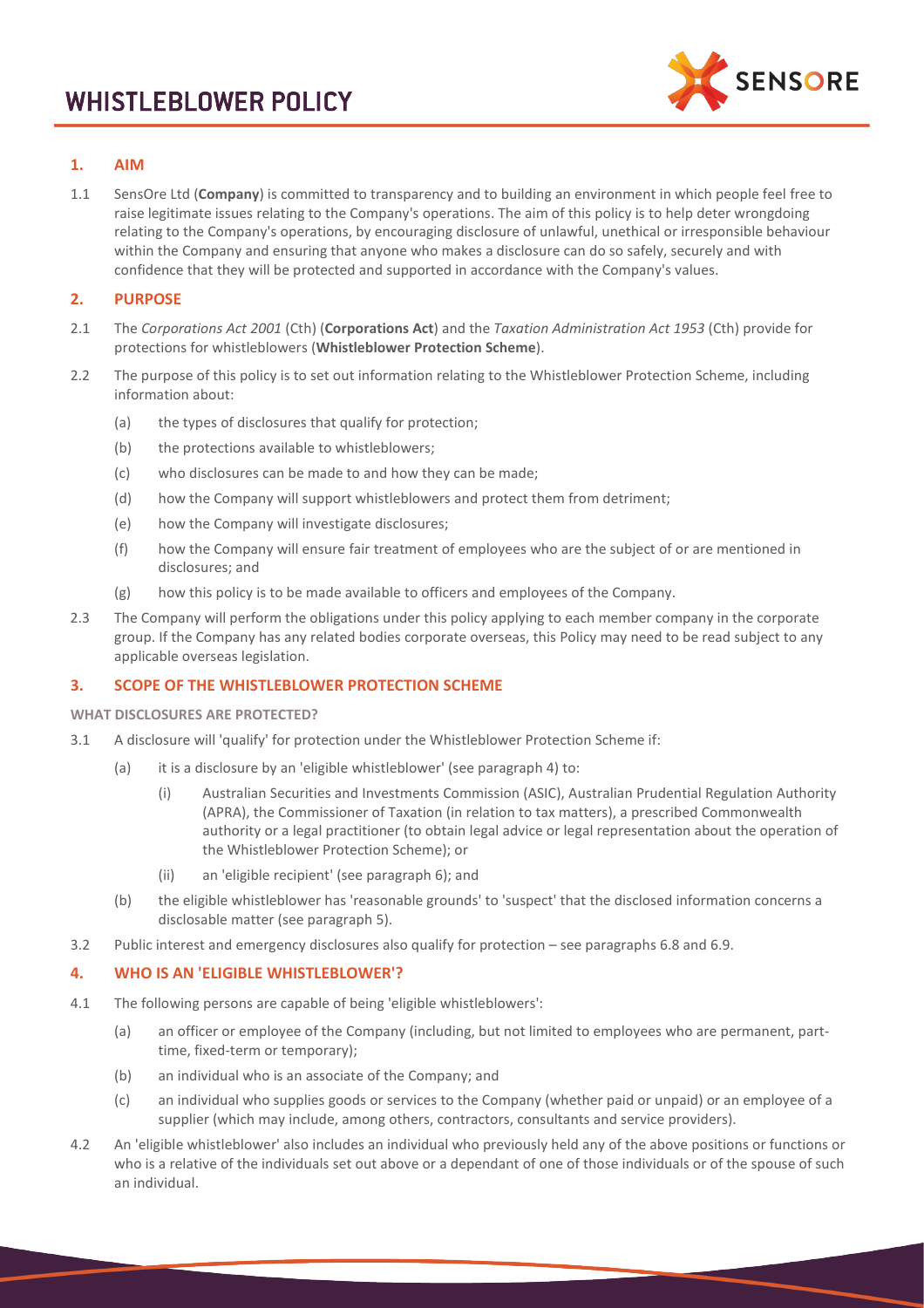

# <span id="page-1-0"></span>**5. WHAT INFORMATION WILL BE A DISCLOSABLE MATTER?**

**WHAT IS A DISCLOSABLE MATTER?**

- <span id="page-1-1"></span>5.1 A disclosable matter is information that:
	- (a) concerns misconduct or an improper state of affairs or circumstances in relation to the Company or one of its related bodies corporate; or
	- (b) indicates that the Company, a related body corporate or one of its or their officers or employees has engaged in conduct that:
		- (i) constitutes an offence against, or a contravention of, the:
			- (A) *Corporations Act 2001 (Cth);*
			- (B) *Australian Securities and Investments Commission Act 2001 (Cth);*
			- (C) *Financial Sector (Collection of Data) Act 2001;*
			- (D) *Superannuation Industry (Supervision) Act 1993;* and
			- (E) any instrument made under these Acts;
		- (ii) constitutes an offence against any other law of the Commonwealth punishable by imprisonment for 12 months or more; or
		- (iii) represents a danger to the public or the financial system.
- <span id="page-1-3"></span><span id="page-1-2"></span>5.2 The misconduct or an improper state of affairs can also be in respect of tax affairs.
- 5.3 Disclosable matters do not necessarily involve a contravention of a law. For example, '*misconduct or an improper state of affairs or circumstances*' could involve conduct that, whilst not unlawful, indicates a systemic issue of concern that the relevant regulator should know about to properly perform its functions. It may also relate to business behaviour and practices that may cause consumer harm. Also, information that indicates a significant risk to public safety or the stability of, or confidence in, the financial system is a disclosable matter, even if it does not involve a breach of a particular law.
- 5.4 Further examples of disclosable matters include:
	- (a) illegal conduct, such as theft, dealing in, or use of illicit drugs, violence or threatened violence, and criminal damage against property;
	- (b) fraud, money laundering or misappropriation of funds;
	- (c) offering or accepting a bribe;
	- (d) financial irregularities;
	- (e) actions threatening the environment and or health and safety of others;
	- (f) failure to comply with, or breach of, legal or regulatory requirements; and
	- (g) engaging in or threatening to engage in detrimental conduct against a person who has made a disclosure or is believed or suspected to have made, or be planning to make, a disclosure.

An eligible whistleblower who makes a disclosure must have 'reasonable grounds to suspect' the information to qualify for protection. This means that even if a disclosure turns out to be incorrect, the protections will still apply, provided the eligible whistleblower had 'reasonable grounds to suspect'.

5.5 Disclosures that are not about a disclosable matter are not covered by this policy and do not qualify for protection under the Whistleblower Protection Scheme. However, such disclosures may be protected under other legislation, such as the *Fair Work Act 2009* (Cth), for example, personal work-related grievances (see paragrap[h 5.8](#page-2-1) below).

### **DELIBERATE FALSE REPORTS NOT TOLERATED**

- 5.6 The Company will treat all reports of disclosable matters seriously and endeavour to protect anyone who raises concerns in line with this policy. An eligible whistleblower can still qualify for protection under this policy where their disclosure turns out to be incorrect.
- 5.7 However, deliberate false or vexatious reports will not be tolerated. Anyone found making a deliberate false claim or report will be subject to disciplinary action, which could include dismissal.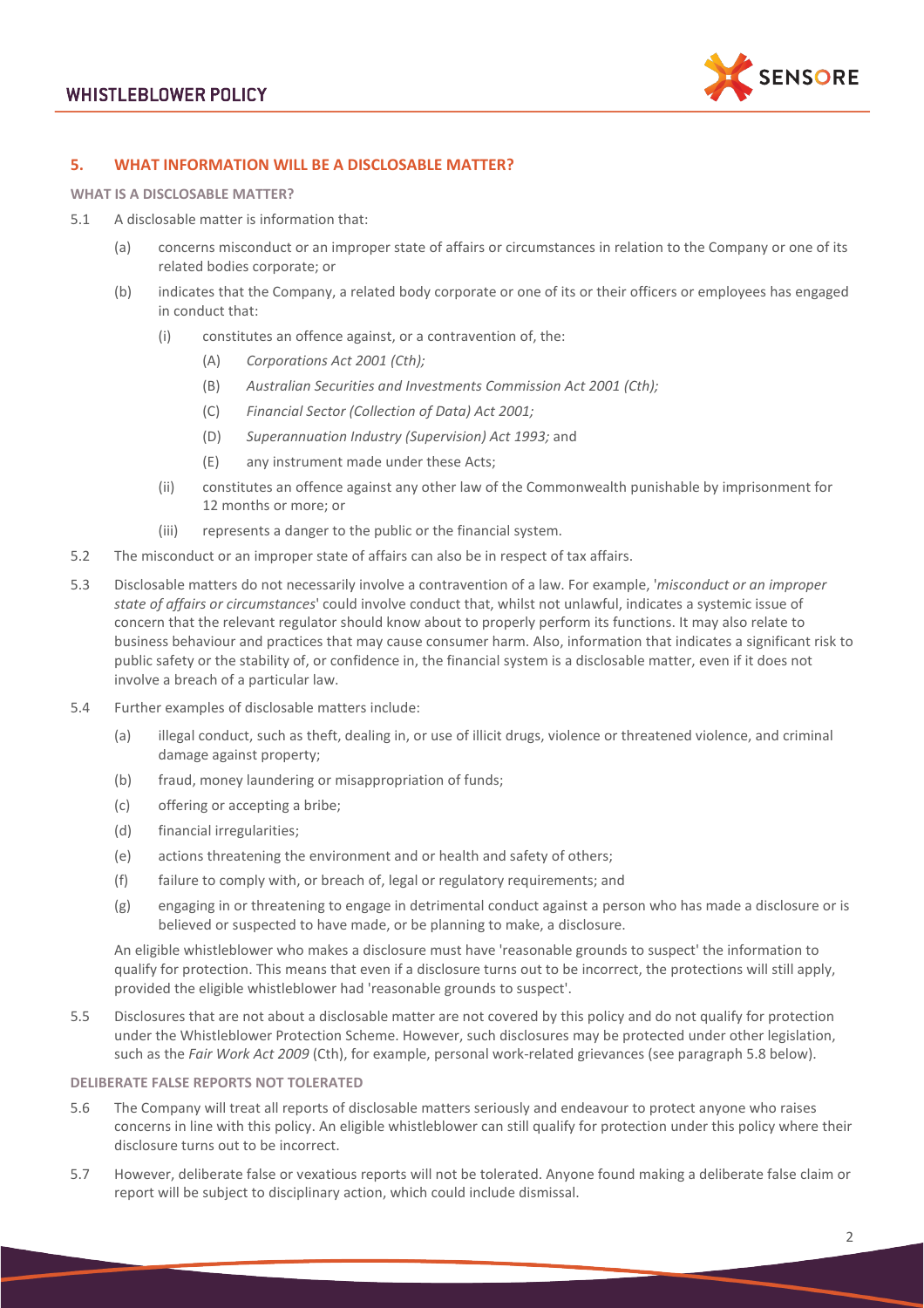# **WHISTLEBLOWER POLICY**



#### **PERSONAL WORK-RELATED GRIEVANCES**

- <span id="page-2-1"></span>5.8 A disclosure does not qualify for protection under the Whistleblower Protection Scheme to the extent that the information disclosed:
	- (a) concerns a personal work-related grievance of the eligible whistleblower; and
	- (b) does not concern a contravention, or an alleged contravention of the detriment provisions referred to in paragraph [8.15](#page-5-0) of this Policy.
- 5.9 A disclosure is a 'personal work-related grievance' if:
	- (a) the information concerns a grievance about a matter relating to the eligible whistleblower's employment, or former employment, having (or tending to have) implications for the eligible whistleblower personally; and
	- (b) the information:
		- (i) does not have significant implications for the Company, or another regulated entity, that do not relate to the eligible whistleblower; and
		- (ii) does not concern conduct, or alleged conduct, referred to in paragraph  $5.1(b)(i)$ ,  $5.1(b)(ii)$ , or  $5.1(b)(iii)$ of this Policy.
- 5.10 However, a personal work-related grievance may still qualify for protection if:
	- (a) it relates to a disclosable matter and a personal work related grievance (i.e., it is a mixed disclosure); or
	- (b) the eligible whistleblower seeks legal advice or legal representation about the operation of the whistleblower protections under the Corporations Act.
- 5.11 Examples of personal work-related grievances include:
	- (a) an interpersonal conflict between the eligible whistleblower and another employee;
	- (b) a decision relating to the engagement, transfer or promotion of the eligible whistleblower;
	- (c) a decision relating to the terms and conditions of engagement of the eligible whistleblower; or
	- (d) a decision to suspend or terminate the employment of the discloser, or otherwise to discipline the eligible whistleblower.
- 5.12 Disclosures about personal work-related grievances should be raised under the Company's existing human resources policy.

## <span id="page-2-0"></span>**6. WHO CAN RECEIVE A DISCLOSURE?**

6.1 For the protections under the Whistleblower Protection Scheme to apply, a disclosure must be made directly to an 'eligible recipient'. These people are detailed below. An eligible whistleblower's disclosure qualifies for protection from the time it is made to an eligible recipient, regardless of whether the eligible whistleblower or the recipient recognises that the disclosure qualifies for protection at that time.

#### **ELIGIBLE RECIPIENTS WITHIN THE COMPANY**

- 6.2 The Company encourages that disclosures be made internally to the persons set out below (**Authorised Recipients**) each of whom has relevant experience to deal with such matters. The Company's Authorised Recipient can be contacted by email:
	- (a) CEO: [richard.taylor@sensore.com.au](mailto:richard.taylor@sensore.com.au)
	- (b) Company Secretary: [michaela.evans@sensore.com.au](mailto:michaela.evans@sensore.com.au)
- 6.3 Whilst the Company encourages disclosures to an Authorised Recipient, if it relates to the CEO or a director of the Company, it should be raised directly with the Chair of the Audit and Risk Committee, who can be contacted by email or by phone.
- 6.4 If an eligible whistleblower does not feel comfortable raising their disclosure with an Authorised Recipient, they could also raise it with any of the following:
	- (a) an officer or senior manager of the Company or a related body corporate. For these purposes, a senior manager includes the CEO, chief financial officer, chief operating officer, chief technology officer; or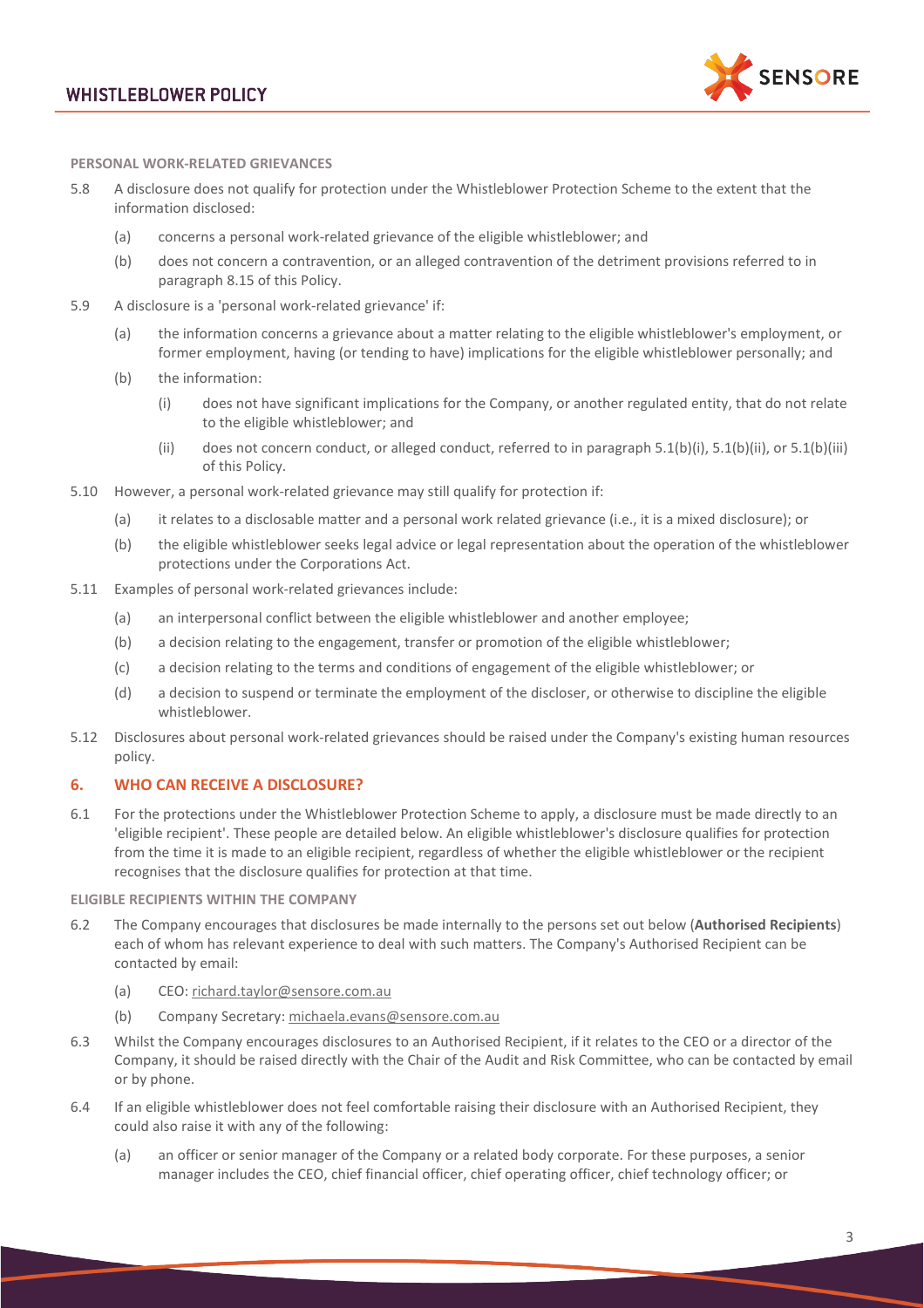# **WHISTLEBLOWER POLICY**



(b) the internal or external auditors or actuaries of the Company or a related body corporate (including a member of an audit team conducting an audit).

## **DISCLOSURE TO EXTERNAL REGULATORY BODIES**

- 6.5 While the Company encourages eligible whistleblowers to make disclosures internally, an eligible whistleblower may choose to raise disclosable matters outside of the Company with:
	- (a) ASIC; or
	- (b) APRA; or
	- (c) a Commonwealth authority prescribed in the Corporations Regulations.

## **DISCLOSURE TO A LEGAL PRACTITIONER**

6.6 A report of a disclosable matter will also be protected if it is to a qualified legal practitioner for the purpose of taking legal advice or legal representation in relation to the operation of the whistleblower provisions in the Corporations Act.

## **PUBLIC INTEREST DISCLOSURES**

- <span id="page-3-0"></span>6.7 There is an additional category of disclosures called 'public interest disclosures' that qualify for protection. These can be made to journalists and members of Parliament, but only if the eligible whistleblower complies with the following strict requirements:
	- (a) the eligible whistleblower must have first made a qualifying disclosure to ASIC, APRA, or a prescribed Commonwealth authority;
	- (b) at least 90 days has passed since the qualifying disclosure was made;
	- (c) the eligible whistleblower does not have reasonable grounds to believe that action is being, or has been, taken to address the matters to which the qualifying disclosure relates;
	- (d) the eligible whistleblower has reasonable grounds to believe that making a public interest disclosure would be in the public interest;
	- (e) after 90 days has passed, the eligible whistleblower must give the body to which the qualifying disclosure was originally made, a written notification that:
		- (i) includes sufficient information to identify the qualifying disclosure; and
		- (ii) states that the eligible whistleblower intends to make a public interest disclosure; and
	- (f) the extent of the information disclosed in the public interest disclosure is no greater than to inform the journalist or member of Parliament of the misconduct or improper state of affairs or circumstances, or other conduct falling within the scope of the Whistleblower Protection Scheme.

## **EMERGENCY DISCLOSURES**

- <span id="page-3-1"></span>6.8 There is an additional category of disclosures called 'emergency disclosures' that qualify for protection. These can be made to journalists and members of Parliament, but only if the eligible whistleblower complies with the following strict requirements:
	- (a) the eligible whistleblower must have first made a qualifying disclosure to ASIC, APRA or a prescribed Commonwealth authority;
	- (b) the eligible whistleblower has reasonable grounds to believe that information concerns a substantial and imminent danger to the health or safety of one or more persons or to the natural environment;
	- (c) the eligible whistleblower gave notice to the body to which the qualifying disclosure was made that states:
		- (i) that they intend to make an emergency disclosure; and
		- (ii) includes sufficient information to identify the qualifying disclosure; and
	- (d) the extent of the information disclosed in the emergency disclosure is no greater than is necessary to inform the journalist or member of Parliament of the substantial and imminent danger.
- 6.9 Before making a public interest or emergency disclosure, it is important that an eligible whistleblower understands the criteria for protection under the relevant legislation. Eligible whistleblowers should obtain independent legal advice prior to making any disclosure.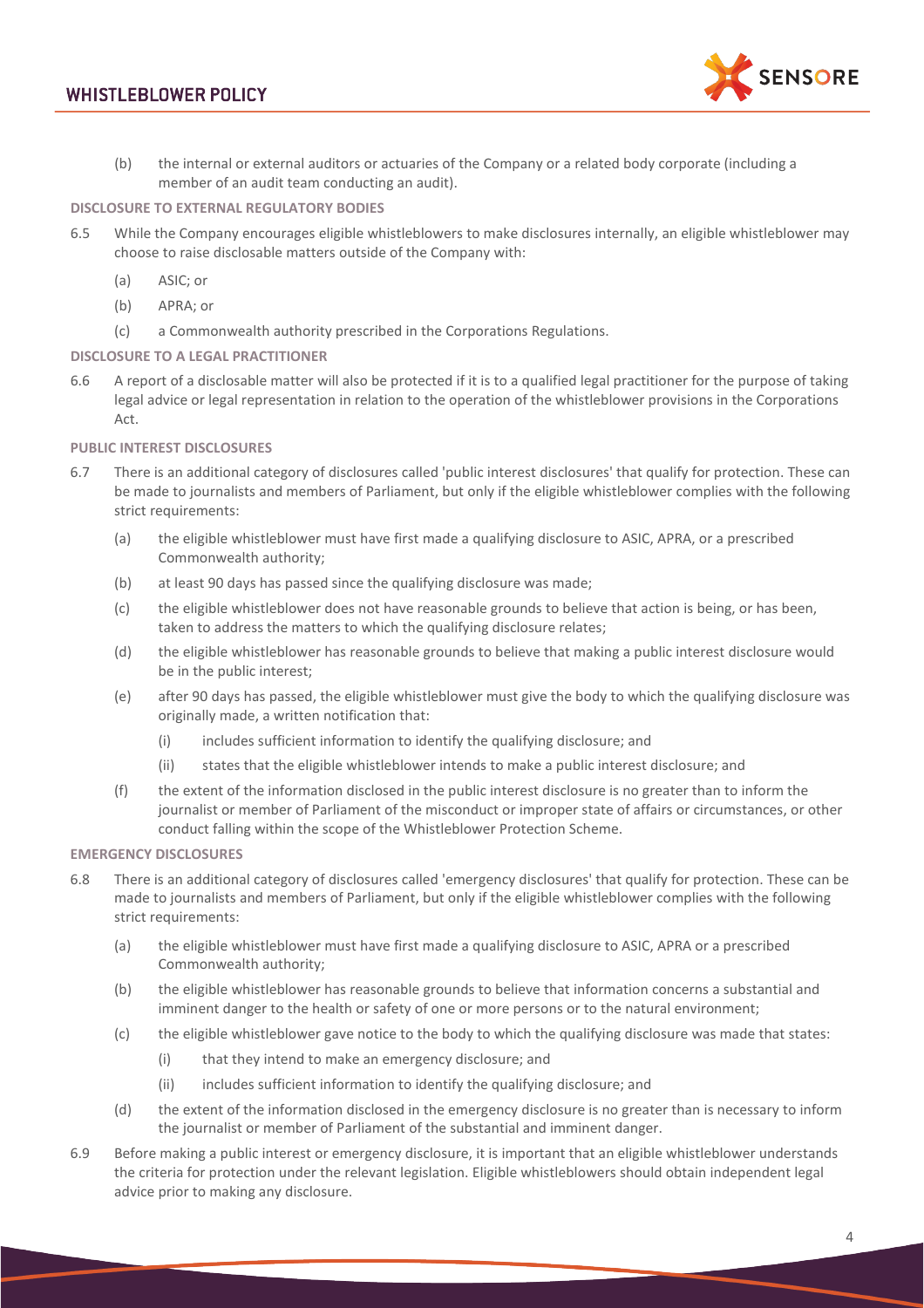

## **7. ANONYMOUS DISCLOSURES**

- 7.1 An eligible whistleblower can choose to make a disclosure anonymously and to remain anonymous over the course of the investigation and after the investigation is finalised. They may also decide not to answer questions that they feel could reveal their identity at any time, including during follow-up conversations. They may do so because of concerns about their identity becoming known, for example. If such concerns exist, an eligible whistleblower may prefer to adopt a pseudonym for the purposes of their disclosure (not their true name) or to create an anonymous email address to submit their disclosure to an Authorised Recipient. Regardless, anonymous disclosures are still capable of being protected under the Whistleblower Protection Scheme.
- 7.2 Reporting anonymously may hinder the Company's ability to fully investigate a reported matter. For this reason, we encourage anonymous eligible whistleblowers to maintain ongoing two-way communication with us (such as via an anonymous email address), so that we can ask follow-up questions or provide feedback.

## **8. PROTECTIONS**

- 8.1 Important protections relating to confidentiality and detriment apply to eligible whistleblowers who report disclosable matters in accordance with the Whistleblower Protection Scheme outlined in this policy. The protections apply not only to internal disclosures, but to disclosures to legal practitioners, regulatory and other external bodies, and public interest and emergency disclosures that are made in accordance with the Corporations Act.
- 8.2 The Company takes contraventions of these protections seriously and will take disciplinary action against anyone for doing so. If an eligible whistleblower has any particular concerns about these protections, they can raise them with an Authorised Recipient.
- 8.3 Civil and criminal sanctions also apply for breaches of these protections.

#### **CONFIDENTIALITY**

- 8.4 Strict confidentiality obligations apply in respect of any disclosures that qualify for protection under the Whistleblower Protection Scheme.
- 8.5 Unless the eligible whistleblower consents, it is against the law for a person to disclose an eligible whistleblower's identity or any information that may lead to their identification (subject to the exceptions set out below).
- 8.6 If an eligible whistleblower's disclosure qualifies for protection as set out in this policy, it is likely that the eligible whistleblower will be asked to provide consent to the disclosure of their identity or information that is likely to lead to their identification. This request would be to facilitate any investigation and/or resolution of the matter. If consent is withheld, it may not be possible to adequately investigate and respond (if at all) to the disclosure.
- 8.7 If an eligible whistleblower does not consent to their identity being disclosed, it will still be lawful to disclose their identity to:
	- (a) ASIC, APRA, the Australian Federal Police (**AFP**) or the Commissioner of Taxation (in relation to tax matters);
	- (b) a legal practitioner for the purposes of obtaining legal advice or legal representation about the disclosure; or
	- (c) to a body prescribed by the Corporations Regulations.
- 8.8 It will also be lawful to disclose information in a disclosure without the eligible whistleblower's consent if this is reasonably necessary for the purpose of investigating the disclosure (provided the information does not include the eligible whistleblower's identity and the Company takes all reasonable steps to reduce the risk that the eligible whistleblower will be identified as a result of the disclosure).
- 8.9 ASIC, APRA or the AFP can disclose the identity of an eligible whistleblower, or information that is likely to lead to the identification of the eligible whistleblower, to a Commonwealth, State or Territory authority to help the authority in the performance of its functions or duties.
- 8.10 The Company takes the protection of an eligible whistleblower's identity seriously. Steps it will take to help achieve this may include:
	- (a) maintaining mechanisms to reduce the risk that the eligible whistleblower will be identified from the information contained in a disclosure (such as redactions or referring to the person in gender neutral terms, etc);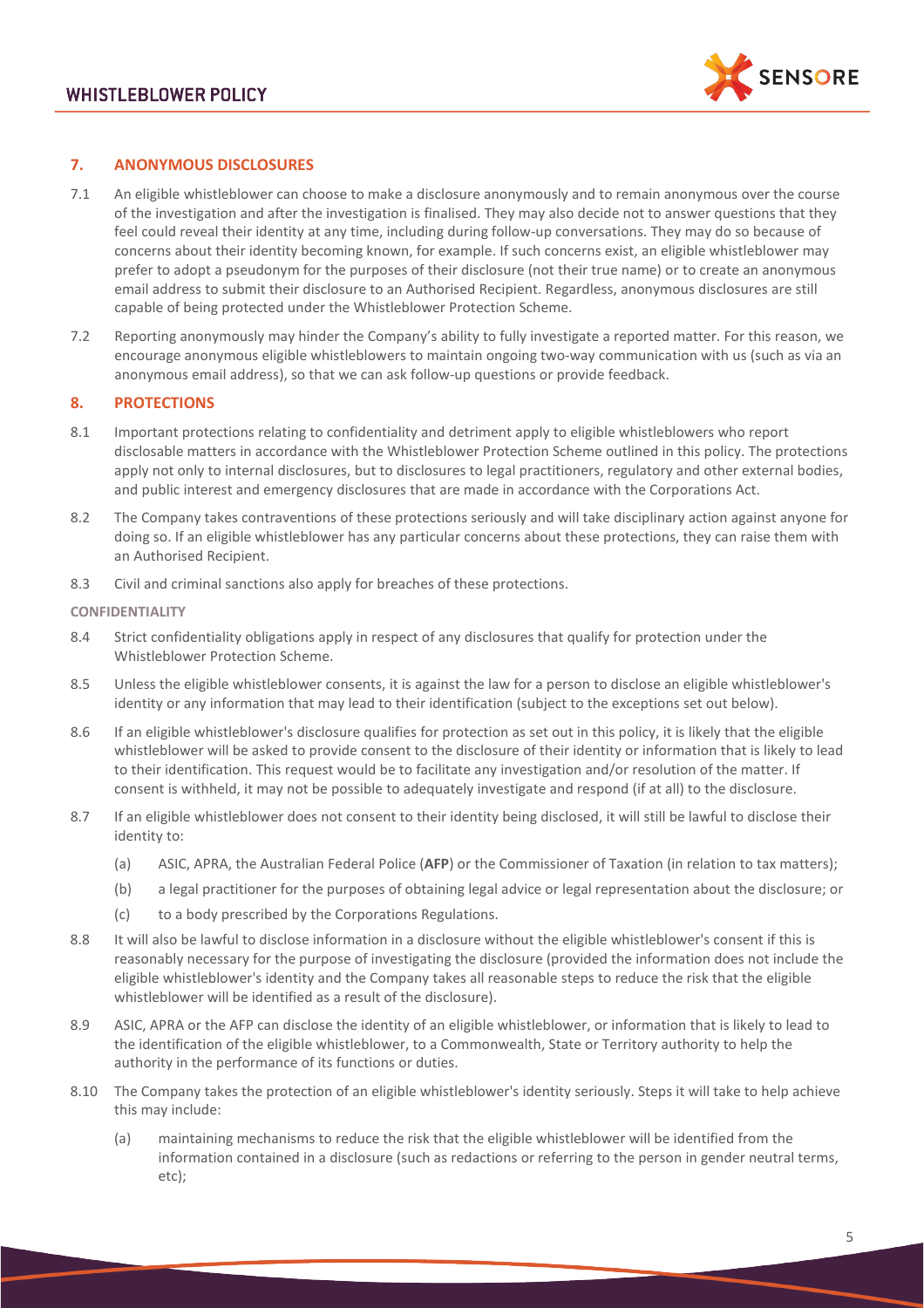

- (b) maintaining mechanisms for secure record-keeping and information-sharing processes and limiting access to records and information;
- (c) reminding each person (as appropriate) who is involved in handling and investigating a disclosure about the confidentiality requirements, including that an unauthorised disclosure of an eligible whistleblower's identity may be a criminal offence.
- 8.11 In practice, it is important to recognise that an eligible whistleblower's identity may still be determined if the eligible whistleblower has previously mentioned to other people that they are considering making a disclosure, the eligible whistleblower is one of a very small number of people with access to the information, or the disclosure relates to information that an eligible whistleblower has previously been told privately and in confidence.
- 8.12 If there is a breach of confidentiality, an eligible whistleblower can lodge a complaint with an Authorised Recipient or a regulator such as ASIC or APRA for investigation.

#### **THE COMPANY CANNOT PURSUE ACTION AGAINST THE ELIGIBLE WHISTLEBLOWER**

- 8.13 An eligible whistleblower is protected from any civil liability, criminal liability and/or administrative liability (including disciplinary action) for making a qualifying disclosure in accordance with the Whistleblower Protection Scheme, and no contractual or other remedy may be enforced or exercised against the eligible whistleblower on the basis of a qualifying disclosure.
- 8.14 However, the protections do not grant immunity for any misconduct an eligible whistleblower has engaged in that is revealed in their disclosure.

## **DETRIMENTS AND THREATS OF DETRIMENT PROHIBITED**

- <span id="page-5-0"></span>8.15 The protections also make it unlawful for a person to engage in conduct against another person that causes or will cause a detriment:
	- (a) in circumstances where the person believes or suspects that the other person or a third person made, may have made, proposes to make or could make a qualifying disclosure; and
	- (b) if the belief or suspicion held by that person is the reason or part of the reason for their conduct.
- 8.16 Threats of detriments will also be unlawful if the person making the threat intended to cause fear that a detriment would be carried out or was reckless as to whether the person against who it was directed would fear the threatened detriment being carried out.
- 8.17 Threats may be express or implied, conditional or unconditional. An eligible whistleblower (or another person) who has been threatened in relation to a disclosure does not have to actually fear that the threat will be carried out.
- 8.18 The meaning of 'detriment' is very broad and includes:
	- (a) dismissing an employee;
	- (b) injuring an employee in their employment;
	- (c) altering an employee's position or duties to their disadvantage;
	- (d) discriminating between an employee and other employees;
	- (e) harassing or intimidating a person;
	- (f) harming or injuring a person;
	- (g) damaging a person's property, reputation, business or financial position; and
	- (h) any other damage to a person.
- 8.19 It may be necessary during the course of an investigation to take reasonable administrative action to protect an eligible whistleblower from detriment (e.g., changing the whistleblower's reporting line if the disclosure relates to a manager). Such conduct will not be detrimental conduct. A disclosure will also not prohibit the Company from managing (in the ordinary way) any separate performance issues that may affect the work of an eligible whistleblower.
- 8.20 A whistleblower may be subject to disciplinary action if, in the course of investigating a disclosure, the Company determines that the eligible whistleblower was complicit in the misconduct or improper state of affairs or has otherwise acted in an improper way.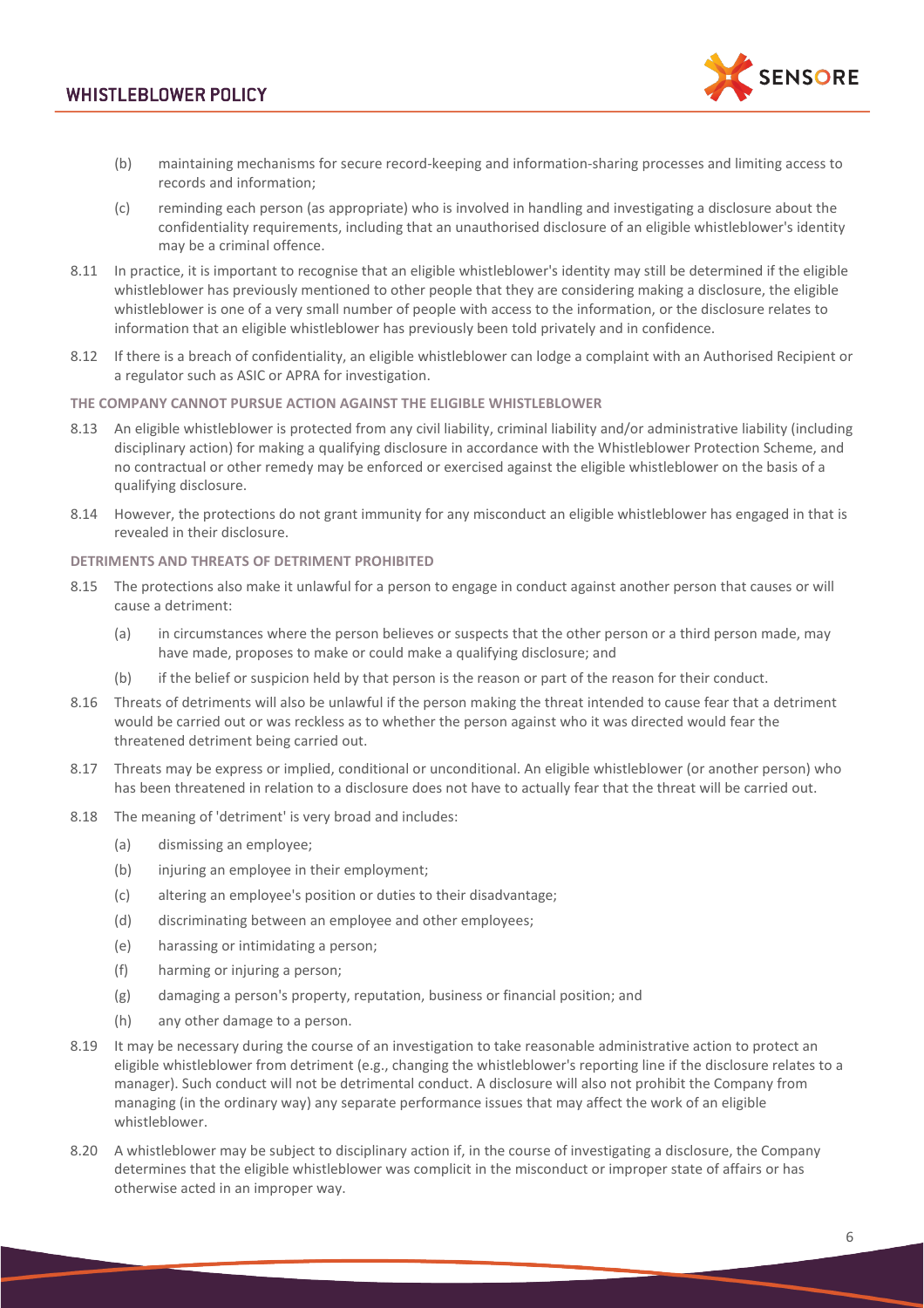

8.21 Information about what the Company will do to provide support to and protect an eligible whistleblower is set out in paragraph [10.](#page-6-0) However, if an eligible whistleblower believes they have suffered detriment they can lodge a complaint with an Authorised Recipient or a regulator such as ASIC or APRA for investigation.

## **COURT ORDERS**

8.22 Courts are given broad scope to make orders remedying a detriment or threatened detriment. These include injunctions, compensation orders (including against individual employees and their employer), reinstatement, exemplary damages and the making of apologies. Civil and criminal sanctions also apply to breaches of the Whistleblower Protection Scheme. The Company encourages eligible whistleblowers to seek independent legal advice regarding seeking compensation or other remedies.

#### **ARE THERE ANY OTHER PROTECTIONS THAT ARE AVAILABLE?**

8.23 Disclosures may also amount to the exercise of a workplace right by an employee or contractor. The Company and its employees are prohibited under the *Fair Work Act 2009* (Cth) from taking adverse action against employees or contractors because they exercised or propose to exercise any workplace rights.

## **9. FURTHER STEPS AND INVESTIGATION OF DISCLOSURES**

- 9.1 The Company will acknowledge receipt of a disclosure within a reasonable period, assuming the eligible whistleblower can be contacted (including through anonymous channels). The Company will assess disclosures to determine whether:
	- (a) they fall within the Whistleblower Protection Scheme; and
	- (b) an investigation is required and if so, how that investigation should be carried out.
- 9.2 Generally, if an investigation is required, the Company will determine:
	- (a) the nature and scope of the investigation;
	- (b) who should lead the investigation including whether an external investigation is appropriate;
	- (c) the nature of any technical, financial or legal advice that may be required to support the investigation; and
	- (d) the anticipated timeframe for the investigation. Each investigation will be different which will impact the applicable timeframe. However, the Company's intent is to complete an investigation as soon as practicable.
- 9.3 Where practicable, the Company will keep the eligible whistleblower informed of the steps taken or to be taken (or if no action is to be taken, the reason for this), and provide appropriate updates, including about the completion of any investigation. However, the extent of the information provided, or whether it will be provided at all, will be subject to applicable confidentiality considerations, legal obligations and any other factors the Company considers relevant in the particular situation.
- 9.4 The Company may not be able to undertake an investigation, or provide information about the process etc, if it is not able to contact the eligible whistleblower, for example, if a disclosure is made anonymously and has not provided a means of contact.
- 9.5 Where practicable, whistleblowers will receive updates about when the investigation has begun, while the investigation is in progress and after the investigation has been finalised. The frequency and timeframe of any updates may vary depending on the nature of the disclosure. The Company will also have regard to confidentiality considerations when providing updates.

### **DOCUMENTING AND REPORTING THE FINDINGS OF AN INVESTIGATION**

9.6 Where appropriate, the Company will report findings of an investigation to the Audit and Risk Committee. The method for documenting and reporting the findings of an investigation will depend on the nature of the disclosure – but may include a summary report of the findings. Any reporting of findings will have regard to applicable confidentiality requirements. There may be circumstances where it may not be appropriate to provide details of the outcome to the eligible whistleblower.

## <span id="page-6-0"></span>**10. SUPPORT AND FAIR TREATMENT**

10.1 The Company is committed to transparency and to building an environment in which people feel free to raise legitimate issues relating to the Company's operations. The Company is also committed to protecting eligible whistleblowers from detriment.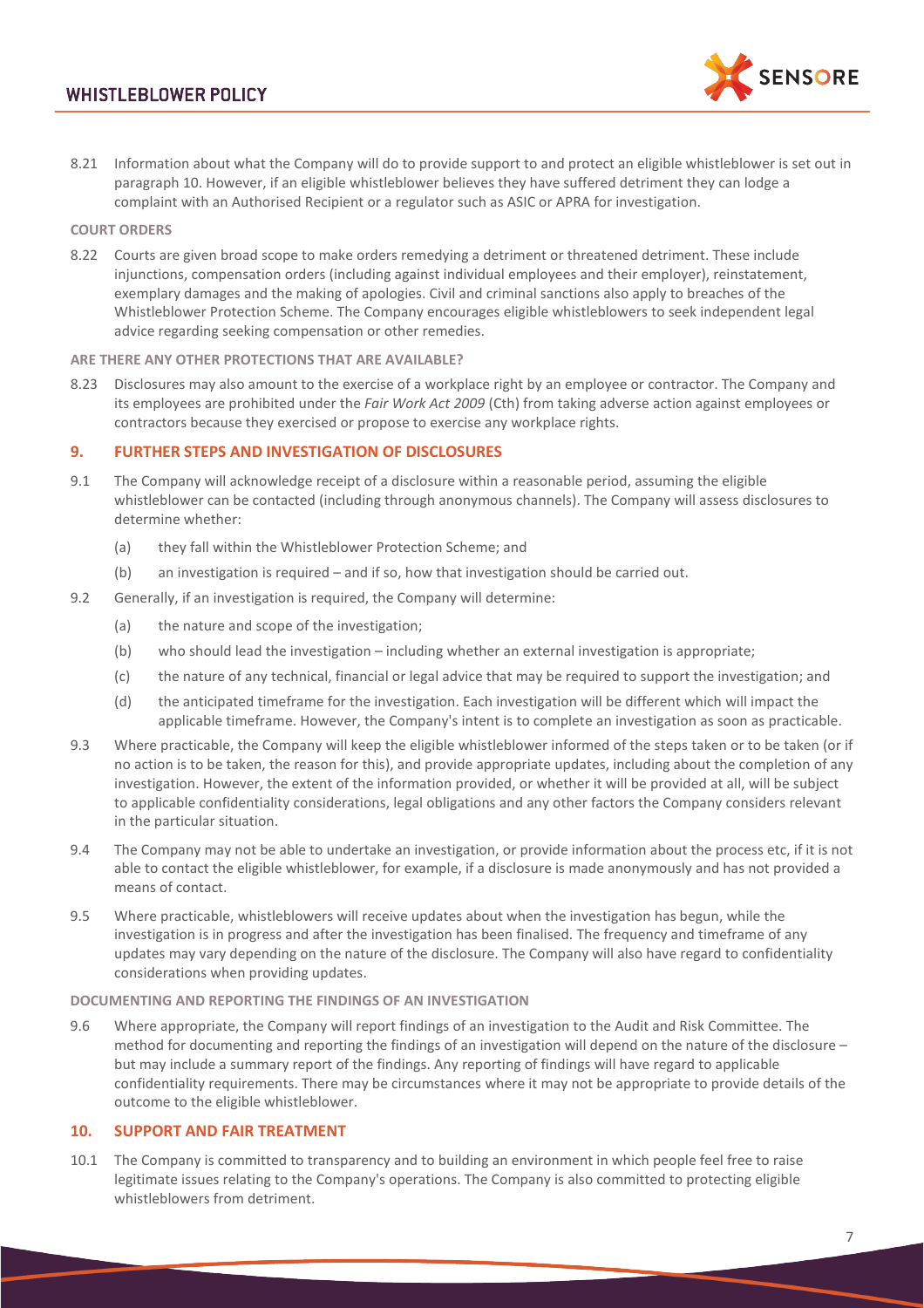# **WHISTLEBLOWER POLICY**



- 10.2 When a qualifying disclosure under the Whistleblower Protection Scheme is made, the Company will reiterate the requirements of this policy to relevant individuals to ensure the protections are not undermined.
- 10.3 Disciplinary action up to and including dismissal may be taken against any person who causes or threatens to cause any detriment against an eligible whistleblower.
- <span id="page-7-1"></span><span id="page-7-0"></span>10.4 The Company may also consider a range of other matters to protect an eligible whistleblower from the risk of suffering detriment and to ensure fair treatment of individuals mentioned in a disclosure. Steps it will take to help achieve this may include:
	- (a) assessing whether anyone may have a motive to cause detriment—information could be gathered from an eligible whistleblower about:
		- (i) the risk of their identity becoming known;
		- (ii) who they fear might cause detriment to them;
		- (iii) whether there are any existing conflicts or problems in the work place; and
		- (iv) whether there have already been threats to cause detriment.
	- (b) analysing and evaluating the likelihood of each risk outlined at [10.5](#page-7-0)[\(a\)](#page-7-1) and evaluating the severity of the consequences;
	- (c) developing and implementing strategies to prevent or contain the risks—for anonymous disclosures, it may be worthwhile assessing whether the discloser's identity can be readily identified or may become apparent during an investigation;
	- (d) monitoring and reassessing the risk of detriment where required—the risk of detriment may increase or change as an investigation progresses, and even after an investigation is finalised;
	- (e) taking steps to ensure that:
		- (i) disclosures will be handled confidentially, when it is practical and appropriate in the circumstances;
		- (ii) each disclosure will be assessed and may be the subject of an investigation;
		- (iii) the objective of an investigation is to determine whether there is enough evidence to substantiate or refute the matters disclosed;
		- (iv) when an investigation needs to be undertaken, the process will be objective, fair and independent;
	- (f) assisting the eligible whistleblower by providing support services such as counselling services and access to resources for strategies to manage stress, time or performance impacts resulting from the investigation;
	- (g) allowing the eligible whistleblower (where appropriate) to perform their duties from another location or reassigning the eligible whistleblower to another role of the same level or making other modifications to the workplace or the way the eligible whistleblower performs their duties; and/or
	- (h) where necessary, undertaking specific interventions to protect an eligible whistleblower where detriment has already occurred including disciplinary action, extended leave for the eligible whistleblower and alternative career development and training.
- 10.5 If the disclosure mentions or relates to employees of the Company other than the eligible whistleblower, the Company will take steps to ensure that those individuals are treated fairly. Typically, this would include giving those persons an opportunity to respond to the subject matter of the disclosure having regard to principles of procedural fairness. In addition, action would only be taken against such a person if there is cogent evidence of wrongdoing.

### **11. VEXATIOUS OR FALSE DISCLOSURES**

- 11.1 An eligible whistleblower will only be protected if they have objectively reasonable grounds to suspect that the information that they disclose concerns misconduct or an improper state of affairs or circumstances or other conduct falling within the scope of the Whistleblower Protection Scheme.
- 11.2 The protections under the Whistleblower Protection Scheme will not extend to vexatious or deliberately false complaints. If any investigation of a disclosure demonstrates that it was not made on objectively reasonable grounds, it will not be protected.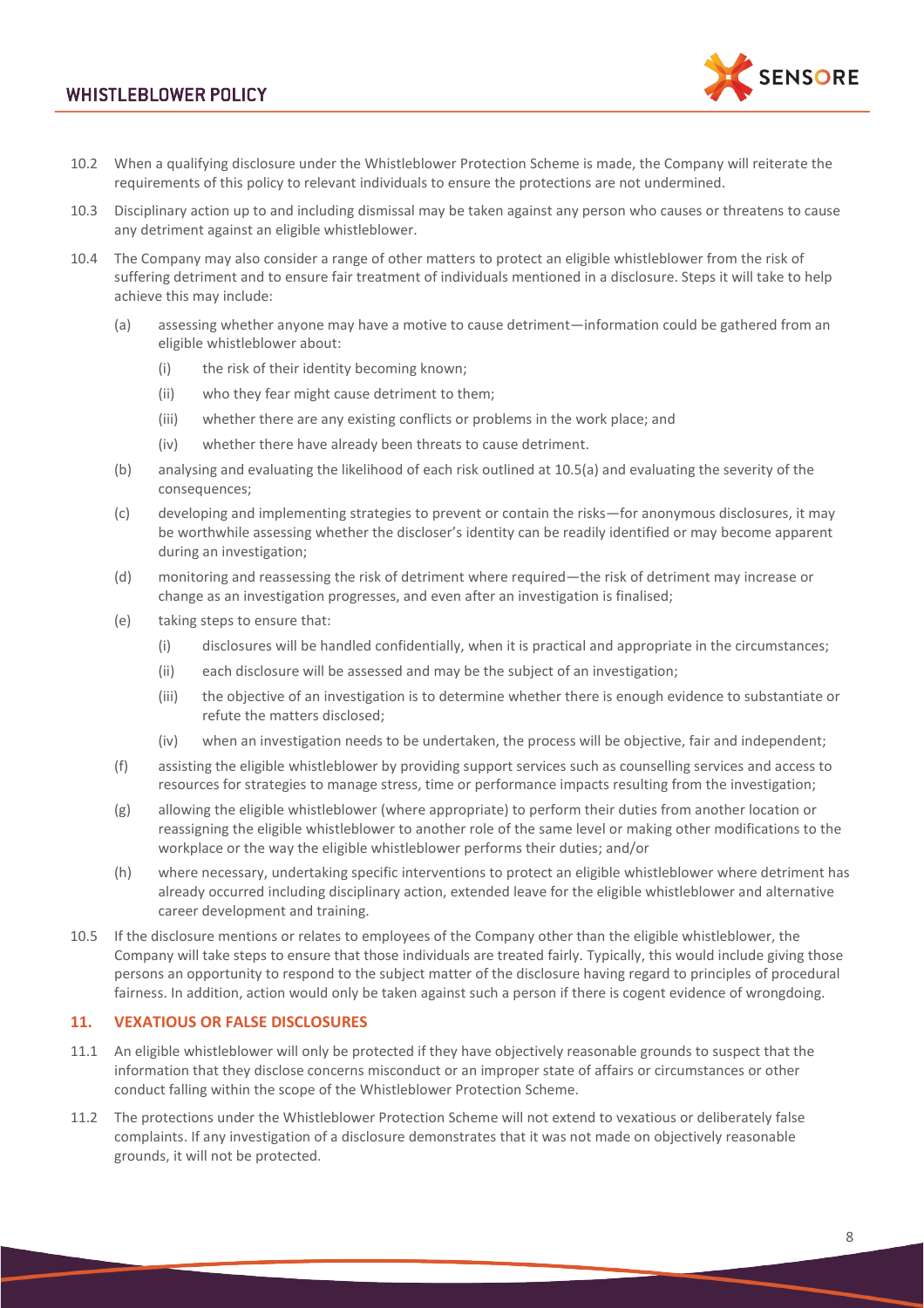

11.3 Depending on the circumstances, it may be appropriate for the Company to take disciplinary action against any person who does not have objectively reasonable grounds for their disclosure. Such action may include the termination of employment.

## **12. OTHER MATTERS**

- 12.1 This policy will be made available to the Company's employees and officers via SharePoint.
- 12.2 This policy is not intended to go beyond the legislation. This policy is not a term of any contract, including any contract of employment and does not impose any contractual duties, implied or otherwise, on the Company. This policy may be varied by the Company from time to time, including as part of any review.

#### **REVIEW OF THE POLICY**

12.3 The Company will review this policy periodically to ensure that it is operating effectively and to determine whether any changes are required.

#### **TRAINING**

12.4 Training on this policy forms part of the induction process for new employees and refresher training for existing employees may be offered from time to time. Specialist training will be provided to staff members who have specific responsibilities under the policy, including the Company's processes and procedures for receiving and handling disclosures, including training relating to confidentiality and the prohibitions against detrimental conduct.